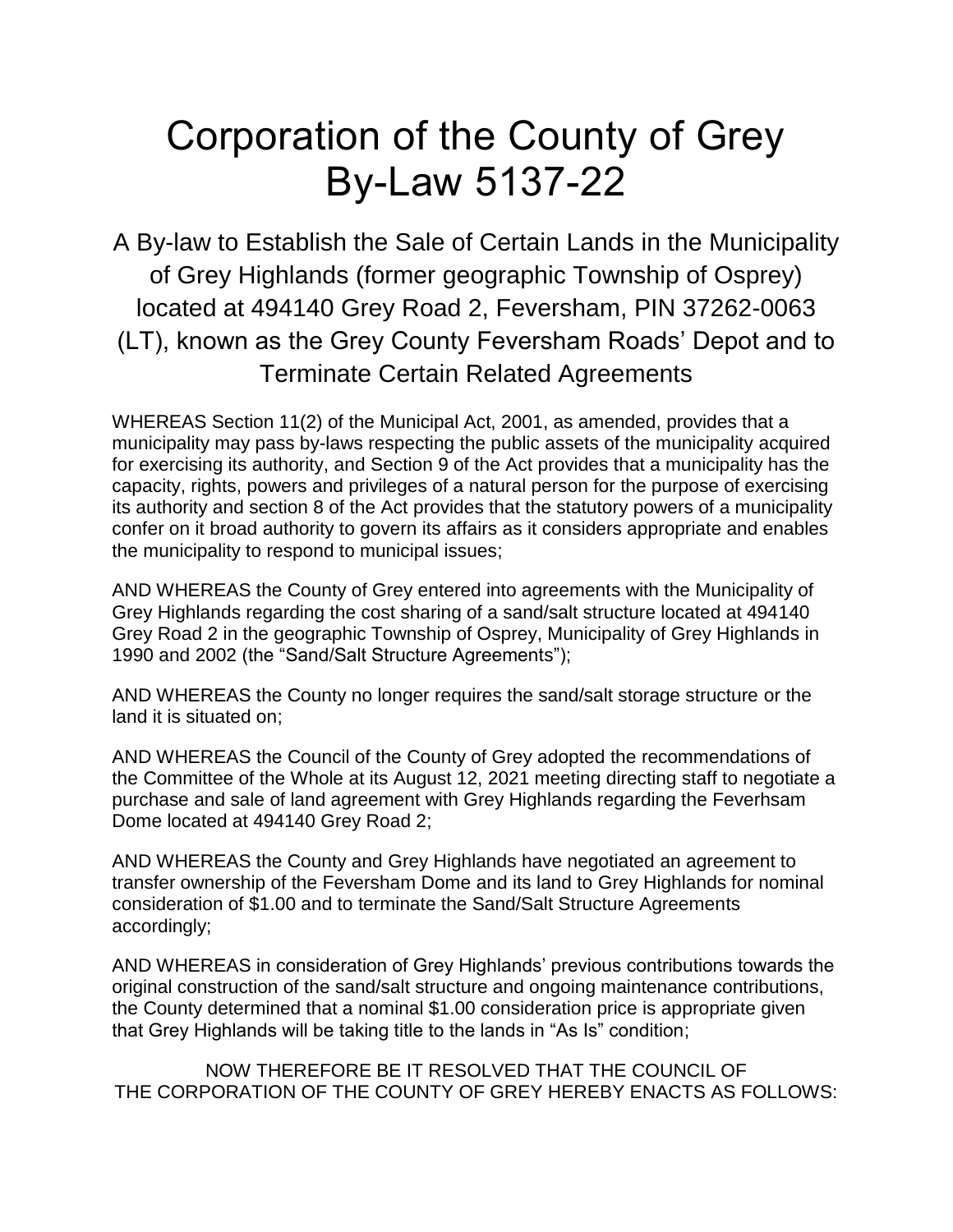- 1. THAT the Warden and Clerk are authorized and directed to execute and, if necessary, affix the corporate seal to a land transfer agreement between The Corporation of the Municipality of Grey Highlands and The Corporation of the County of Grey (the "Agreement") with respect to the land described in Schedule 'A' attached hereto (the "Land"), in the form attached hereto as schedule 'B'.
- 2. THAT the Warden and Clerk are hereby authorized to execute all documents necessary to carry out the Agreement and complete the sale of Land.

\_\_\_\_\_\_\_\_\_\_\_\_\_\_\_\_\_\_\_\_\_\_\_\_\_\_\_ \_\_\_\_\_\_\_\_\_\_\_\_\_\_\_\_\_\_\_\_\_\_\_\_\_\_\_\_\_\_

3. This By-law shall come into force and effect upon the final passing thereof.

ENACTED AND PASSED this 26th day of May, 2022.

DEPUTY WARDEN: Paul McQueen CLERK: Heather Morrison